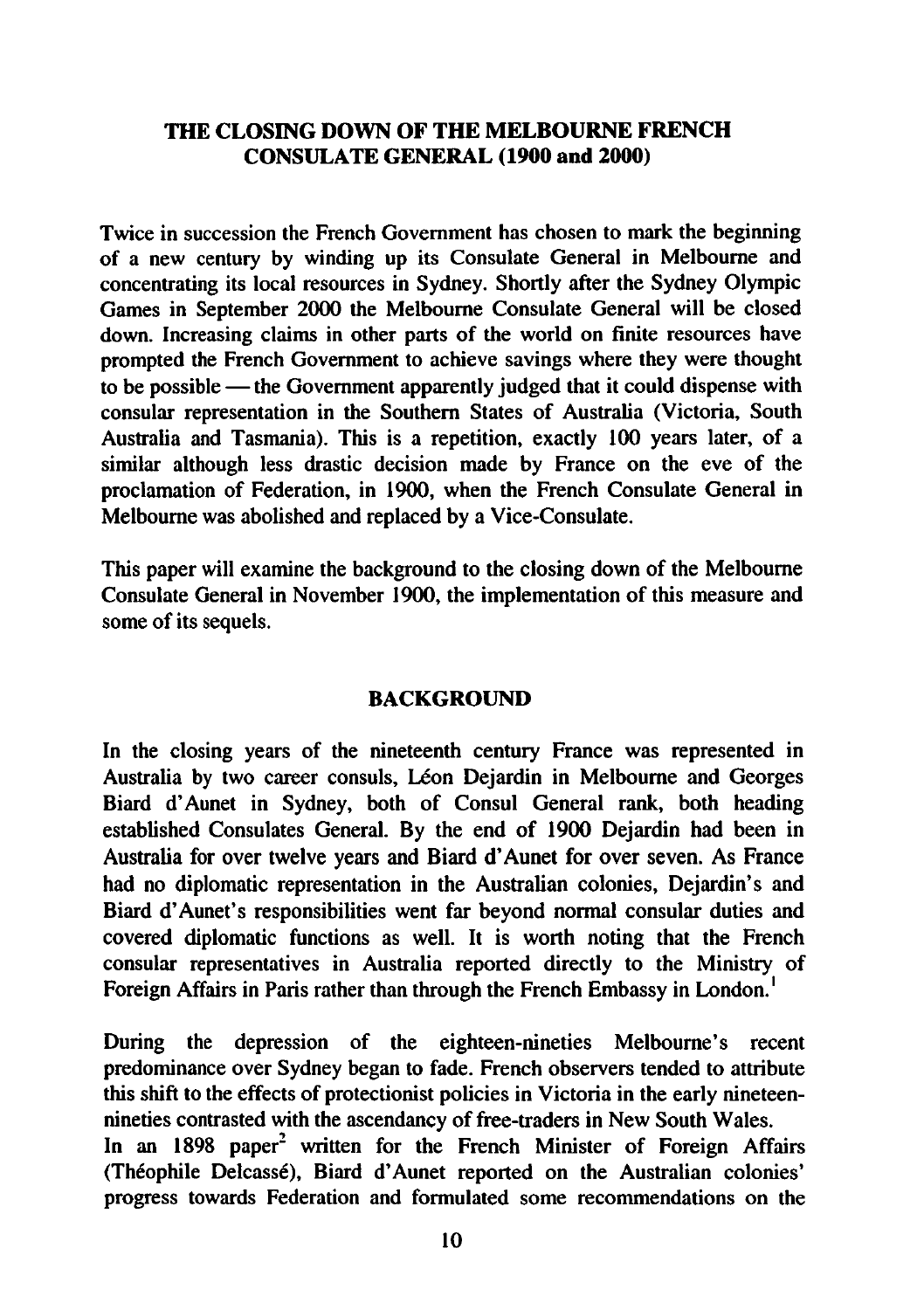best way for France to respond to these new developments. Among other suggestions he put it to his Minister that French consular services in Australia had to be centralised in a major city with direct access to shipping. Delcassé referred the report for comment to Léon Dejardin — unfortunately we do not have his reply. Two years later, on 19 July 1900, Biard d'Aunet no longer spoke in the abstract but explicitly promoted the Consulate General of Sydney for this new federal role, submitting a budget proposal<sup>3</sup> in which the growth of the Sydney facilities and the creation of a new vice-consulate in Brisbane were to be financed from the downgrading of the Melbourne post. The proposal advocated the appointment to Melbourne of a bachelor or a married man with private means so that he could survive on a vice-consular salary at the lower end of the scale.

In arguing for the upgrading of the Sydney Consulate General to federal status Biard d'Aunet was motivated, as is often the case, by a mixture of sound political reasons and less avowable personal ambition. As early as 1893, the year of his arrival in Sydney, he had recommended to his Minister that French representation in New Zealand be placed under the Sydney Consulate General.<sup>4</sup> In 1896 he informed his superiors in Paris that he would like to remain in his Sydney posting but as Consul General for Australasia and the French Government's Commissioner for the Western Pacific.<sup>5</sup> Two years later he reiterated his request that "la circonscription de ce poste fut [sic] étendue à toute l'Australie et aux archipels australasiens britanniques."6

#### THE 1900 REVIEW OF FRENCH REPRESENTATION IN AUSTRALIA

Biard d'Aunet's 1898 report had been well received not only by Théophile Delcassé but also by President Félix Faure.<sup>7</sup> In 1900 the Consul General was in Paris to ensure that his major recommendations were adopted and implemented.

Léon Dejardin, who lost his Consulate General in this reorganisation, was compensated by promotion to "Ministre plénipotentiaire de deuxième classe" from 2 October 1900. He and his family were to leave Australia a month later to wait in Paris for a possible posting. At the beginning of 1902 he was still waiting.<sup>8</sup>

The new arrangements came into force on 1 November 1900, two months before the proclamation of Federation, but were not implemented until 10 November, date of the Consul General's return to Sydney. The details of the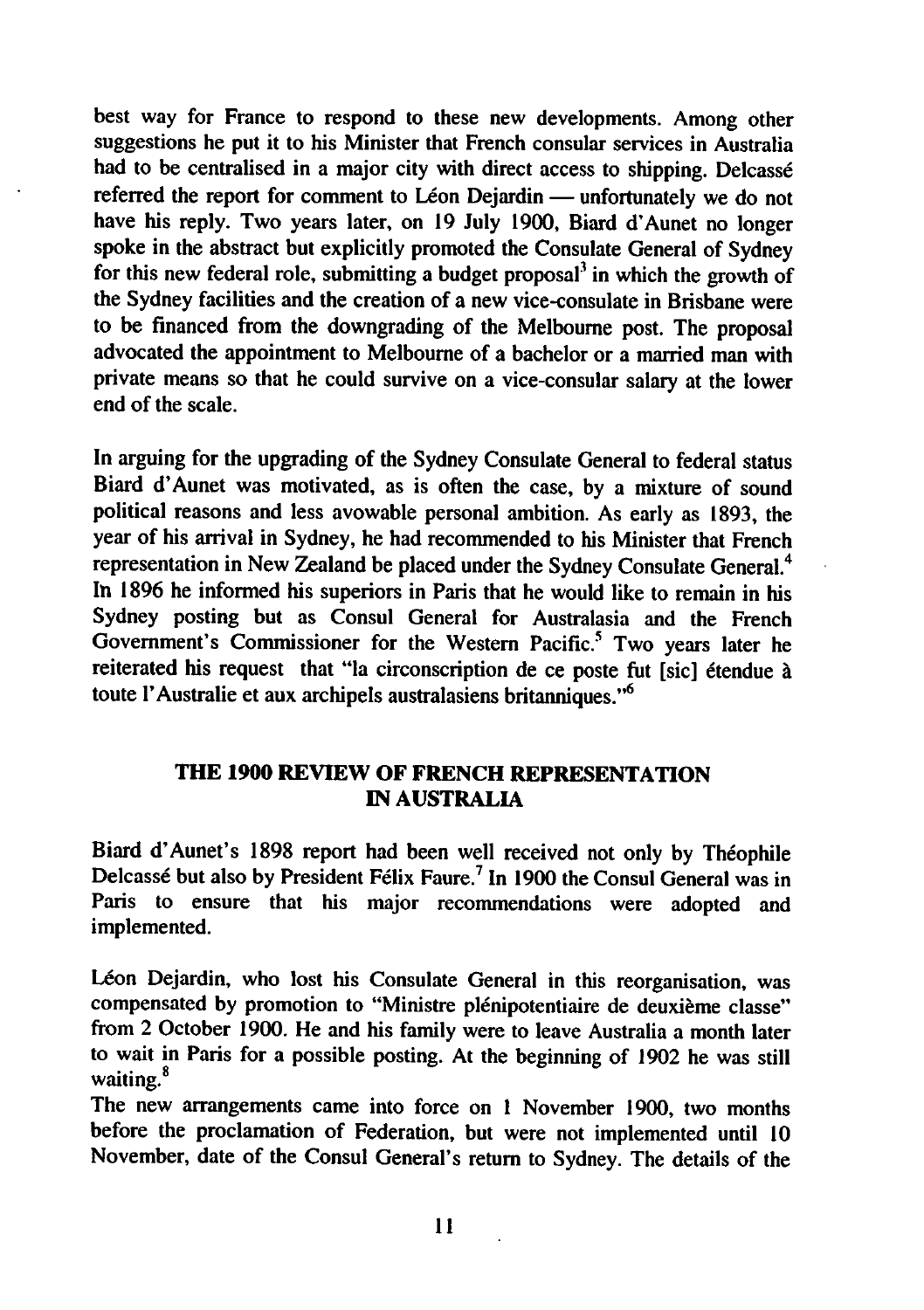reorganisation, finalised in Paris on 30 September 1900, were announced in the Courrier australien of 18 October and 17 November 1900.

French consular representation would be centralised in Sydney, with all the Australian States of the new Federation coming under the jurisdiction of the Consulate General in Sydney. The Melbourne Consulate General would be wound up and a Vice-Consulate created in its place, under the control of the Sydney Consulate General. However, when the Consul General was absent, the Melbourne Vice-Consul (rather than the Acting Consul General in Sydney) would be responsible for relations with South Australia, Western Australia and Tasmania. Plans for the establishment of a Vice-Consulate in Brisbane were announced at the same time, and the possibility of the creation of a Consular Agency in Port Pirie, South Australia, was also mooted. The French Consul in Wellington would be required to keep the Consul General in Sydney informed of any important commercial and political developments in New Zealand.

Pending the arrival of a new Vice-Consul, the Melbourne Vice-Consulate would be run by Henri Brouland, former Chancelier under Dejardin, whilst in Sydney two new positions would be created to enable the Consulate General to handle the additional workload.

## IMPLEMENTATION

## first inspection of Melbourne by the Consul General and his return to **Sydney**

In the first days of November "L'Australien", a Messageries Maritimes steamship, carrying the Consul General back to Australia, put in at Melbourne. Biard d'Aunet used the opportunity to meet the Acting Vice-Consul and to inspect the premises of what used to be the French Consulate General.

The only account we have of Biard d'Aunet's brief visit to Melbourne in November 1900 is a somewhat biased one, by Brouland, written more than five months after the events. A loyal supporter of his former Consul General, Brouland felt deeply hostile both to the Sydney takeover and the mastermind behind it.

Biard d'Aunet was full of complaints from the outset. The Manager of the Messageries Maritimes, M. de Possel, having failed (or having been unable) to advise the Acting Vice-Consul of the exact time of the ship's arrival, Brouland was not there to meet him when "L'Australien" dropped anchor at Port Melbourne. When he eventually turned up, the Consul General showered him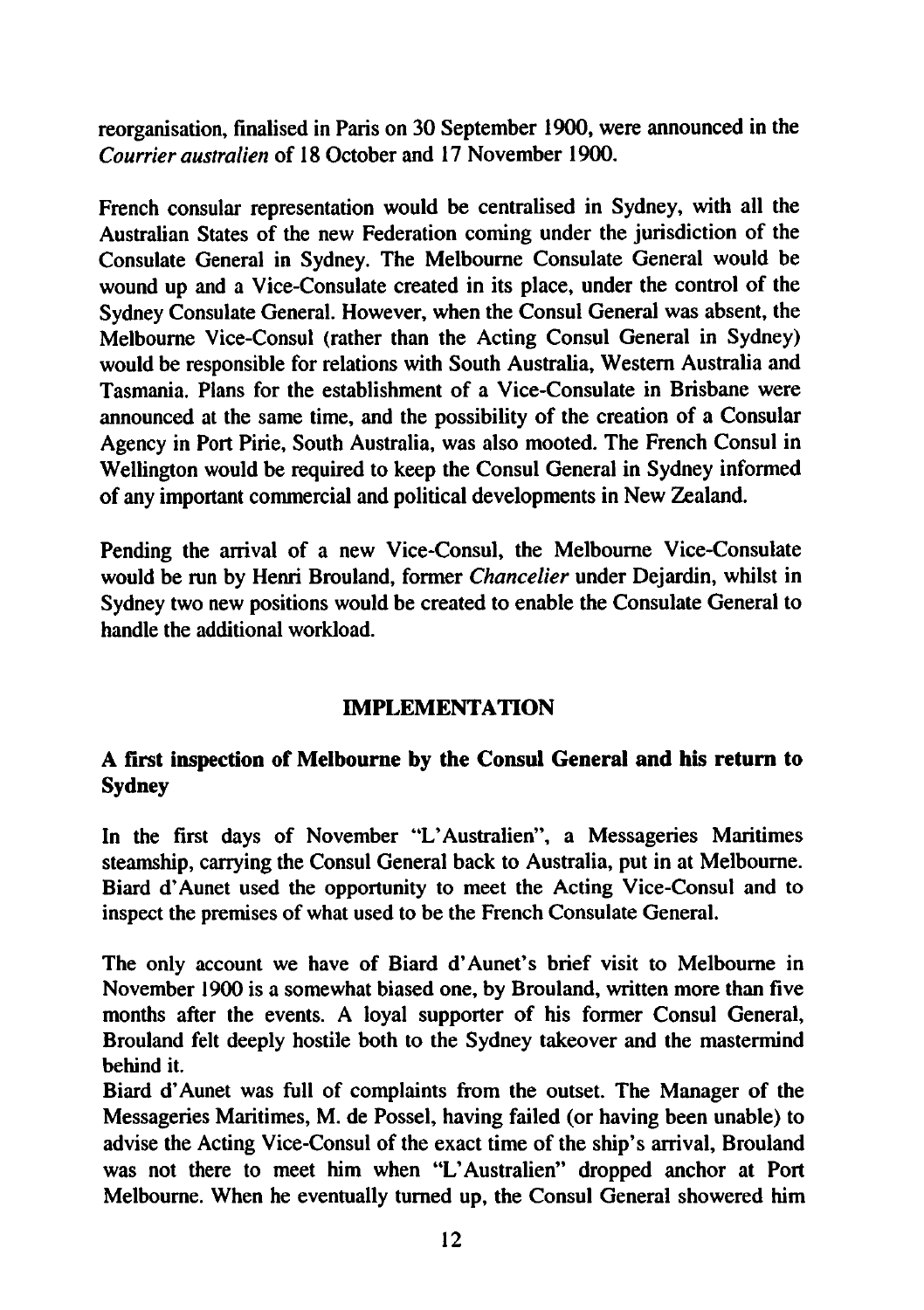with instructions: "Je vous attendais plus tôt, mon cher ami, j'ai beaucoup d'instructions à vous donner [...] sur ce que j'entends faire au sujet de Melbourne. Tout y est à faire ou à refaire."<sup>9</sup> He was was so busy talking at Brouland that they missed the launch to go ashore. The Captain then refused to make another launch available as he had no men to spare. The Consul General complained that people lacked consideration for him: "Je suis le Représentant du Gouvernement Francais en Australie et j'ai droit à plus d'égards."<sup>10</sup> When Captain Verron reminded him that everyone had been informed of the times of departure of the launch, he replied: "Mais, permettez-moi, Commandant, de vous faire observer que je ne suis pas tout le monde, moi. Je suis le Consul Général de France pour l'Australie et je vais me plaindre à la Cie des M<sup>ies</sup> M<sup>mes</sup> de la manière dont le Représentant de la République est traité sur un paquebot subventionné par l'Etat."<sup>11</sup> When they eventually reached the rooms of the former Consulate General in the City, Biard d'Aunet complained that the sign "Consulat Général de France" had not been taken down - it had to be removed immediately since it was an incorrect description of the downgraded post.

This first brief contact with Melbourne prefigured the tone of the relationship between Sydney Consulate General and the Melbourne Vice-Consulate in the following few months. The Consul General was certainly not happy with his first visit to Melbourne in his new capacity, nor was Henri Brouland.

By contrast Biard d'Aunet's arrival in Sydney on Saturday 10 November 1900 should have been a triumph. Ironically, however, the seed of his disfavour with his Paris superiors was sown on that very day. Louis Vossion, Biard d'Aunet's temporary replacement during his leave, who, in the course of his five and half months' term in Sydney, had developed a profound dislike for the Consul General, insisted on the handing-over protocol being established in the name of Georges Biard, rather than the Consul General's preferred style, Georges Biard d'Aunet.<sup>12</sup> Vossion had the Annuaire diplomatique et consulaire as well as the wording of his own letter of appointment on his side, whilst the Consul General defended his stance by reference to his passport as well as long established local practice. It was a stalemate. When Vossion threatened to consult the Quai d'Orsay by cable, the Consul General gave in, although he signed the document as Georges Biard d'Aunet.

Before the day was out, Vossion had posted a report to the Quai d'Orsay, setting in motion a process which was to cause irreparable damage to the Consul General's standing in Paris.13 On 20 December 1900 Theophile Delcassé sent a "please explain" letter to the Consul General, which he answered on 25 January 1901. His justification having failed to convince his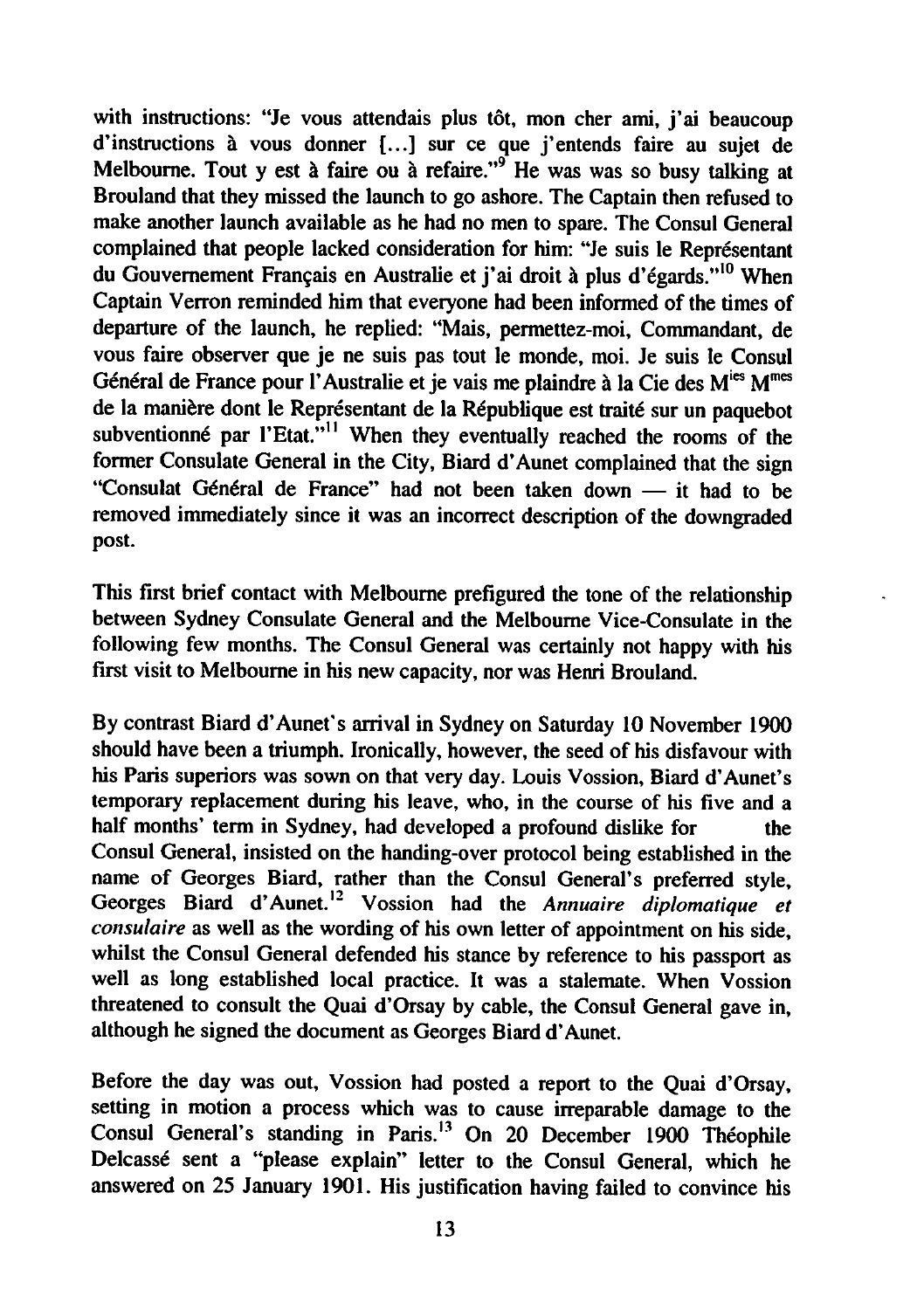superiors, he was directed to drop the "d'Aunet" in all official documents and correspondence. His self-respect, however, prevented him from accepting this direction and he continued to use the "Biard d'Aunet" style, thus earning the disapproval of the Minister and his advisers.

Vossion and his wife embarked on the same steamship, "L'Australien", which had brought Biard d'Aunet back to Australia, to begin their journey home. In Melbourne they spent a few hours with the Acting Vice-Consul. Vossion and Brouland quickly discovered that they had in common a profound dislike of Georges Biard d'Aunet, or rather Georges Biard, as they called him. In a highly undiplomatic personal letter, written on the ship between Melbourne and Adelaide,<sup>14</sup> Vossion was to offer Brouland advice on the best ways of sabotaging the Sydney takeover. Although several of the adverse comments about the Consul General might well have been justified, the letter is nonetheless remarkable for its spitefulness and lack of balance. Vossion having allowed Brouland to make use of it as he saw fit, the Acting Vice-Consul forwarded it to the Quai d'Orsay, where it found its way into the Consul General's Personnel file, that is to say where it could do most damage. The reasons for Vossion's venom are difficult to understand: he had not met Biard d'Aunet until 10 November, and the Consul General did him no harm. Vossion's spite appears to have been inspired by a genuine antipathy for everything the Consul General stood for. Was it political? Was it professional? Was it personal? Perhaps all three.

### Biard d'Aunet's official visit to Melbourne (December 1900)

In the second half of November there was a flurry of correspondence between Sydney and Melbourne in preparation for the Consul General's forthcoming official visit to Melbourne. The exchange, however, was typically unbalanced, insofar as for each letter from Brouland there were two or three letters or telegrams from the Consul General. Brouland tended to ignore his superior's requests and directions, or at least to postpone acting on them until such time as he could not do otherwise. When taken to task, he excused himself on the grounds of his excessive workload. Biard d'Aunet was not impressed.

The Consul General's formal Melbourne visit took place in the first week of December 1900.<sup>15</sup> He saw Sir John Madden (the Lieutenant-Governor) and Sir George Turner (the Victorian Premier), as well as members of the Melbourne Consular Corps. At a reception held at the Menzies Hotel he met the French community. Having taken on the role of Patron of the Melbourne Alliance Française, he also attended a meeting of its committee and encouraged it to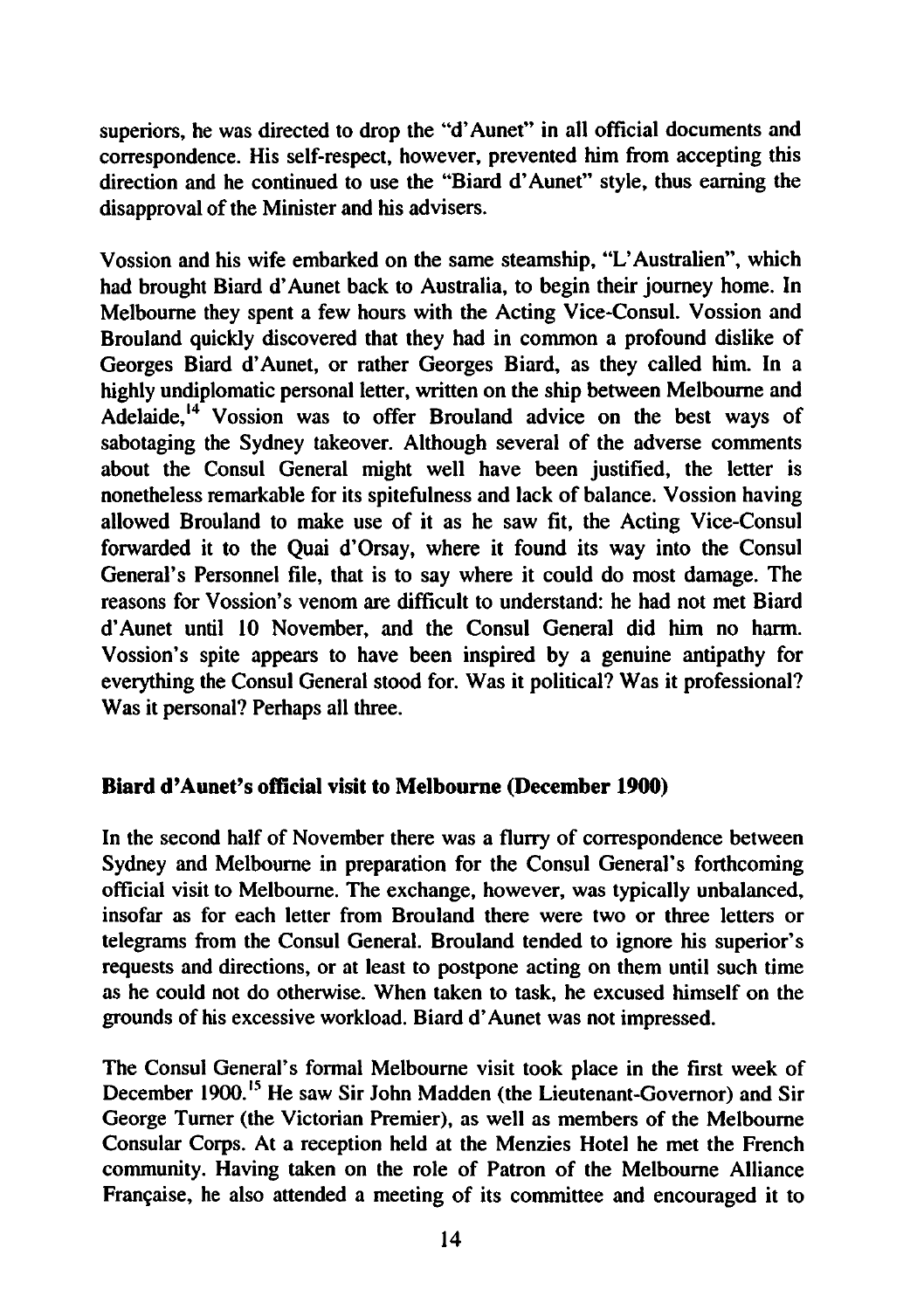place more emphasis on pedagogical and cultural activities, especially on the organisation of examinations for the local school population, a tradition discontinued by the intensely "social" Melbourne Alliance. This was later followed by the despatch of information on the programme of activities of the Sydney Alliance (of which the Consul General was the founder and the president), together with a copy of its library catalogue.<sup>16</sup> Not surprisingly a subsequent proposal for a merger of the Sydney and Melbourne branches in a hypothetical "Alliance Francaise of Australia"17 was declined by the Melbourne committee at its meeting of 1 May 1901.

The Consul General's visit to Melbourne took place without any major mishap but it is clear that he failed to understand the sensitivities of the people he was dealing with and possessed neither the tact nor the interpersonal skills needed to win them over. The downgrading of the Melbourne Consulate General was highly unpopular measure, which could only be resented by the local French community as well as Melbourne's political and social establishment. After all Léon Deiardin had served there for an exceptionally long period of time, twelve years, during which time he built up a loyal following. Biard d'Aunet could not expect to be received with open arms a month after the former Consul General's departure, for which he was held responsible. Nor could he count on Brouland to smooth things over.

Possibly the contretemps that most irritated Biard d'Aunet at the end of his Melbourne trip and in its aftermath was the Lieutenant-Governor's failure to "return" his visit. The custom in Sydney, at least before Earl Beauchamp's term.<sup>18</sup> was for the Consul General's visits to be "returned" in the form of a call by an Aide-de-camp who would leave a card at the Consulate General, thus establishing the fiction of the Governor reciprocating the Consul General's courtesy. Brouland had led Biard d'Aunet to believe that this would also occur in Melbourne. As he discovered subsequently, Brouland only spoke to the Secretary's secretary, who had no authority to commit the Lieutenant-Governor to such formal arrangements, and the Acting Vice-Consul also failed to make second visit to Government House to have them confirmed (as originally instructed by Biard d'Aunet and as he claimed to have done). The matter was made even more embarrassing for the Consul General by both the Sydney Daily Telegraph and the Courrier australien reporting that Sir John Madden had returned his visit.

This mix-up led to a lengthy exchange of letters between Biard d'Aunet and Brouland in December 1900 and January 1901. Once again the number of messages from Sydney by far exceeded the replies from Melbourne. The Consul General repeatedly demanded a detailed report on how such a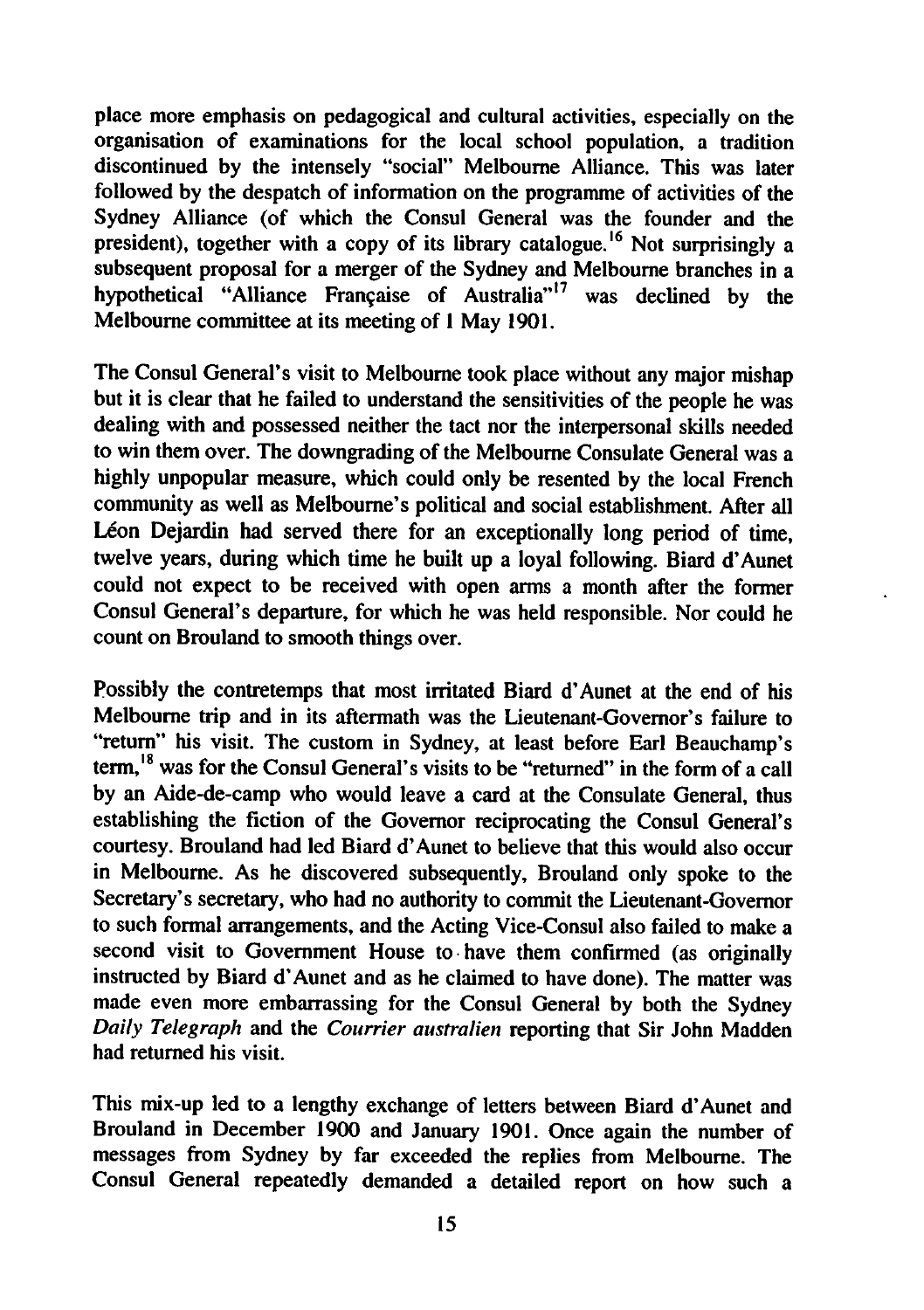misunderstanding had occurred, clearly implying (correctly, it would seem) that it was all Brouland's fault. Brouland simply ignored these demands, although he did inform Biard d'Aunet that according to Colonel Campbell (Sir John Madden's Secretary) Governors in Victoria only returned visits by captains of visiting warships, never consular visits.<sup>19</sup>

The matter was subsequently taken up by the Consul General in an exchange of letters with Sir John Madden (who, incidentally, had been partly educated in France), without however a resolution being reached. At least Biard d'Aunet had the satisfaction of being able to point out to the Lieutenant-Governor "les erreurs contenues dans sa lettre"...<sup>20</sup>

## Falling out with the Melbourne Consular Corps

Another incident (which was to have long-term effects on the Consul General's career) was the rift which developed during this same period between him and the Melbourne Consular Corps. Since Biard d'Aunet was unwise enough to use Broulard as his intermediary in his dealings with his Melbourne counterparts, it is difficult not to conclude that if the Acting Vice-Consul was not actually responsible for the rift, he did nothing to heal it and probably made it considerably worse.

The tension between Biard d'Aunet and the Melbourne Consular Corps was at least in part a by-product of the confusing arrangements made for the proclamation of Federation. For several years Biard d'Aunet had been the doyen of the Sydney Consular Corps, both on account of his length of service and his senior rank. One of his major concerns had always been the place of the Consular Corps in the Colony's precedence rules.<sup>21</sup> Since the incoming Governor General, Lord Hopetoun, a former Governor of Victoria, was in Sydney in December 1900 for the proclamation of Federation in Centennial Park on 1 January 1901, Biard d'Aunet undertook to negotiate with him the place of the Consular Corps in the ceremonies. He knew perfectly well that he would have derived much less joy from negotiating with the Australian authorities as they had less experience in dealing with foreign representatives. His assumption was later vindicated when the Australian organisers overturned the arrangements Biard d'Aunet had reached with Lord Hopetoun and the Consular Corps was assigned a lower rank.<sup>22</sup>

The Consul General was aware that he had no formal authority from the Melbourne Consular Corps to negotiate on their behalf, being doyen only of the Sydney Corps, but he felt that under the circumstances he would have their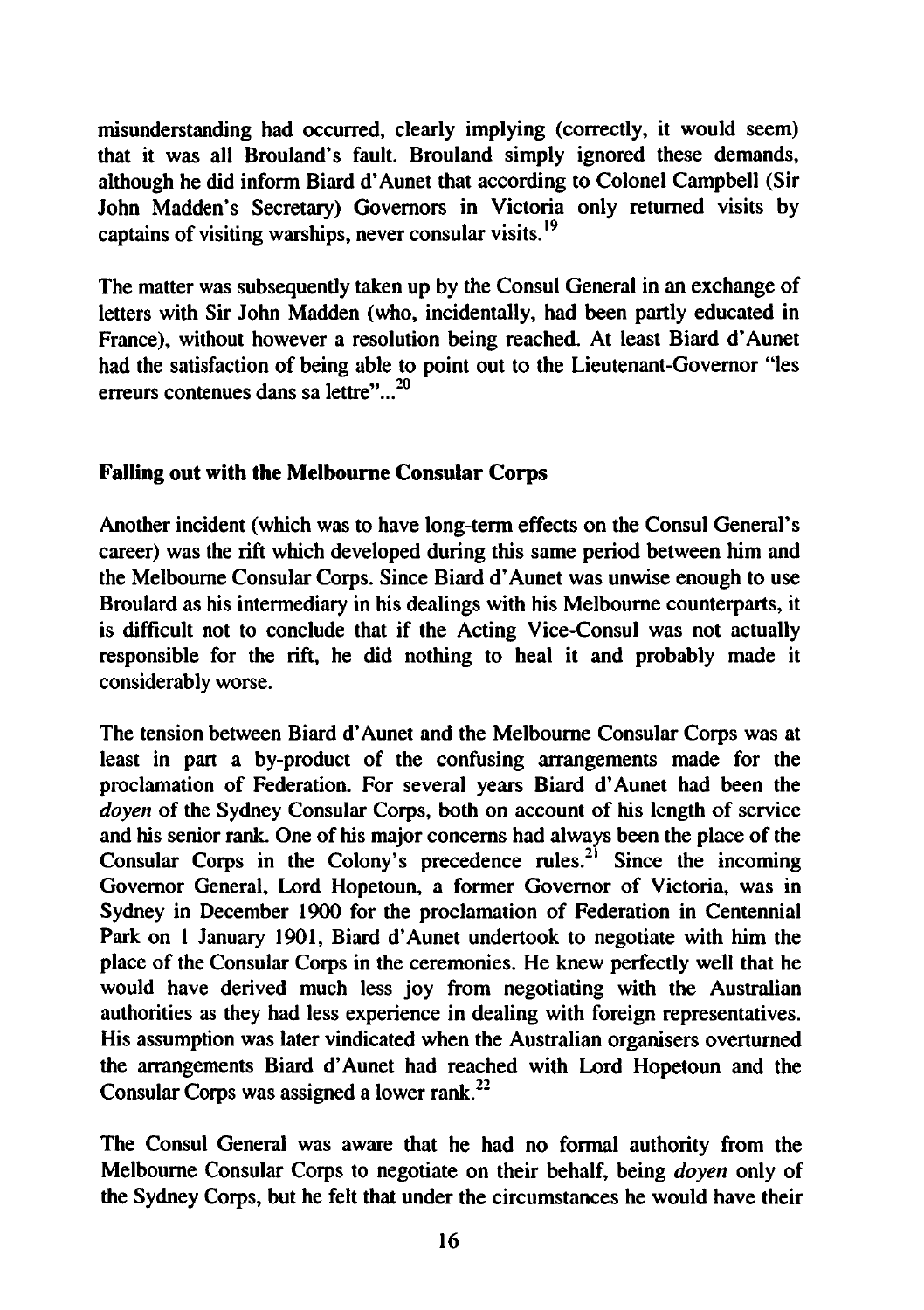support. His written request (a perfectly reasonable one) for their backing remained deliberately unanswered. Irrespective of the outcome of his negotiations with the Governor General and the Australian authorities, the Melbourne consular representatives repeatedly objected to Biard d'Aunet speaking on their behalf. As their recalcitrance lacked any rational basis, it is likely that their hostility to Biard d'Aunet was an expression of their continuing loyalty to their former colleague Léon Dejardin. One of the formal objections to Biard d'Aunet acting as their doyen was that several of them had been granted federal status (or rather responsibility for all the Australian colonies) well before the French Consul General.

However that may be, typewritten transcripts of the correspondence between Biard d'Aunet and the Melbourne Consular Corps were sent by someone to Dejardin in Paris who promptly deposited them at the Quai d'Orsay where they were added to Biard d'Aunet's Personnel file. On 30 April 1901 the Minister admonished the Consul General for his indiscretion: "Je ne mets pas un seul instant en doute que vous n'ayez été guidé en cette circonstance par le seul désir d'établir des droits que vous jugiez devoir vous revenir en centralisant entre vos mains de doyen les intérêts de tout le corps consulaire en Australie. Toutefois je dois attirer votre attention sur les inconvénients qu'il y a à soulever de pareils conflits de préséance dont les règles n'ont rien d'absolu et qui échappent à toute sanction. Il est donc à tous égards préférable de chercher à les trancher à l'amiable et par une entente préalable entre tous les membres du corps consulaire"<sup>23</sup>

# The Consul General's dealings with the Melbourne Vice-Consulate

Biard d'Aunet was not completely unaware of the identity of those trying to undermine his position in Paris. When in the first days of November 1900 he visited the rooms of the former Melbourne Consulate General, he said to Brouland that he knew Léon Dejardin was working against him at the Quai d'Orsay: "Mon cher Monsieur Brouland, [...] je ne desire nullement consulter les archives. Je sais très bien que M. Dejardin a écrit au Dép<sup>1</sup> à mon sujet des choses désagréables; j'ai pris connaissance de ces dépêches au Ministère, mais peu m'importe."24

He also realised that Vossion would be hostile: "J'ai su, depuis mon retour, que dès son arrivée à Sydney, mon successeur intérimaire avait pris une attitude singulière. Affectant de trouver le service de mon poste mal organisé, il en avait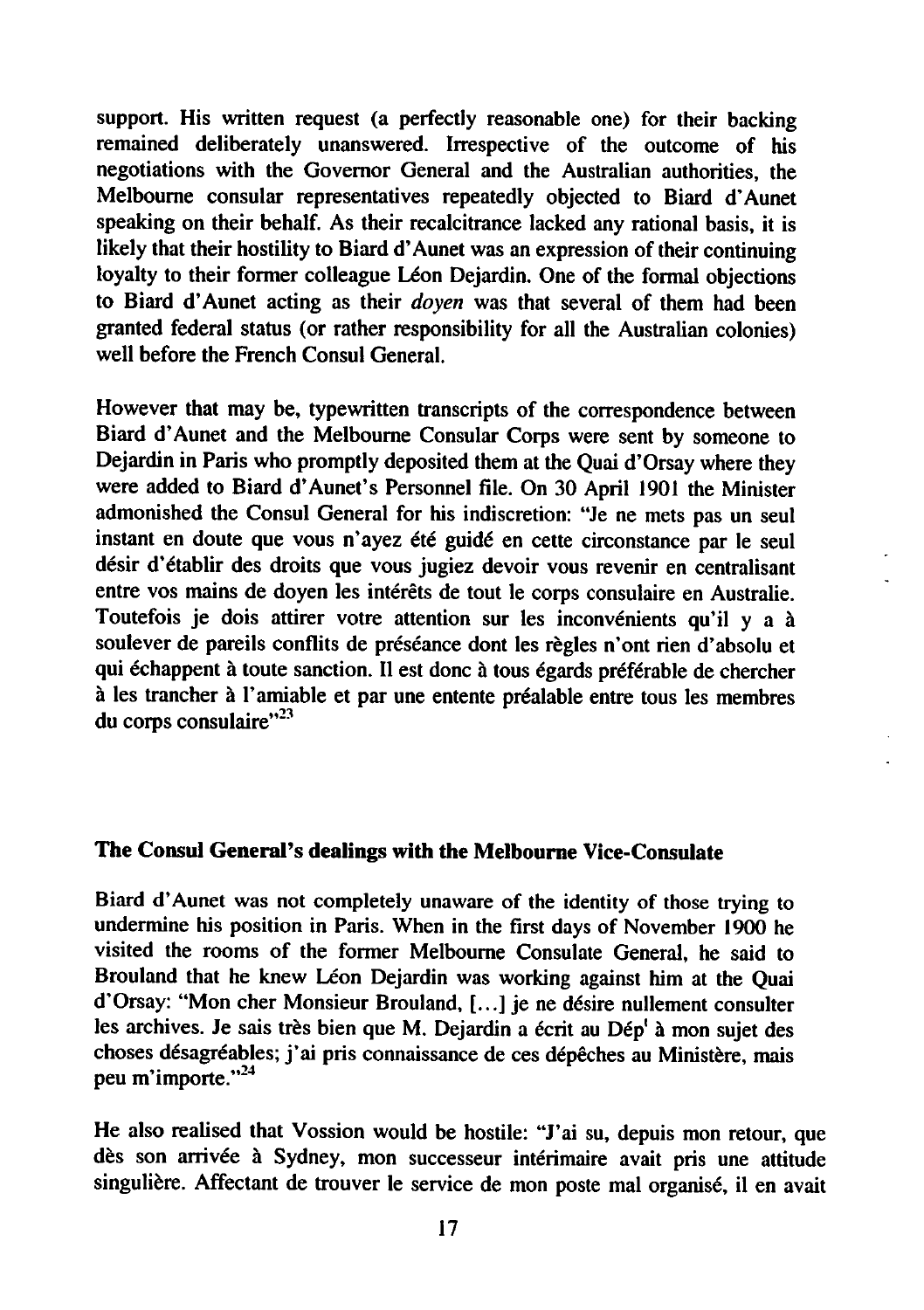entrepris la reforme d'apres ses vues personnelles, oubliant qu'il ne poss6dait aucune experience des affaires d'Australie et n'etait investi que d'une mission provisoire."<sup>25</sup>

He was not so sure of the true nature of Brouland's attitude towards him. In a letter to the Ministry he expressed the view that Brouland was unsuitable for the viceconsular vacancy but his criticism was not entirely damning: "Il m'est nécessaire d'y avoir [in Melbourne] un collaborateur actif, intelligent et dévoué. M. Brouland n'est pas en état de faire convenablement cette gérance. Il ne jouit d'aucun crédit moral auprès des résidents français, non plus qu'auprès des autorités. Personnellement, il a été correct avec moi en ma présence; c'est tout le bien que je peux dire. Mais il est urgent qu'il aille à son poste [San Francisco] et soit remplacé Melbourne par une personne capable d'occuper cette position pour laquelle il n'a pas les aptitudes nécessaires."<sup>26</sup>

In the aftermath of his official visit to Melbourne in December 1900, Georges Biard d'Aunet suspected that some of his problems in that city were caused by Brouland, although he was unsure whether this was due to the latter's incompetence or his ill-will. On 29 December 1900 he reprimanded Brouland: "Je suis obligé de vous redire que vous n'apportez pas assez de soin à la partie de votre service qui est relative à vos rapports avec ce Consulat général."<sup>27</sup> In the same letter he diplomatically requested that Brouland mind his own business: "Je vous serais bien reconnaissant, pour le temps que vous avez encore à passer dans ma circonscription, de répondre aussi complètement que possible aux demandes que je vous adresse, et de ne pas entrer (à moins d'intérêt évident de service) dans des considérations étrangères à ces demandes." In his undated reply Brouland pointed out that he was virtually alone to run the Melbourne post and that he was aggrieved that his efforts were not appreciated.

By the middle of January the two protagonists had calmed down and on 12 January the Consul General congratulated Broulard on his appointment to San Francisco. In fact they both looked forward to the arrival of the new Melbourne appointee, M. Monnet, who was due to take up his post early in February.

Monnet was appointed Vice-Consul to Melbourne on 3 November 1900 and he arrived on 1 February 1901. Having promptly refused to travel to Sydney to meet Biard d'Aunet, he returned to France three weeks later, on the very steamship which had brought him to Australia. The official reason he gave for his decision was his deteriorating state of health but no one believed him. According to Brouland, "M. Monnet, comprenant la situation, n'a rien voulu savoir: il est reparti par le paquebot qui l'avait emmené [sic]."<sup>28</sup> The Consul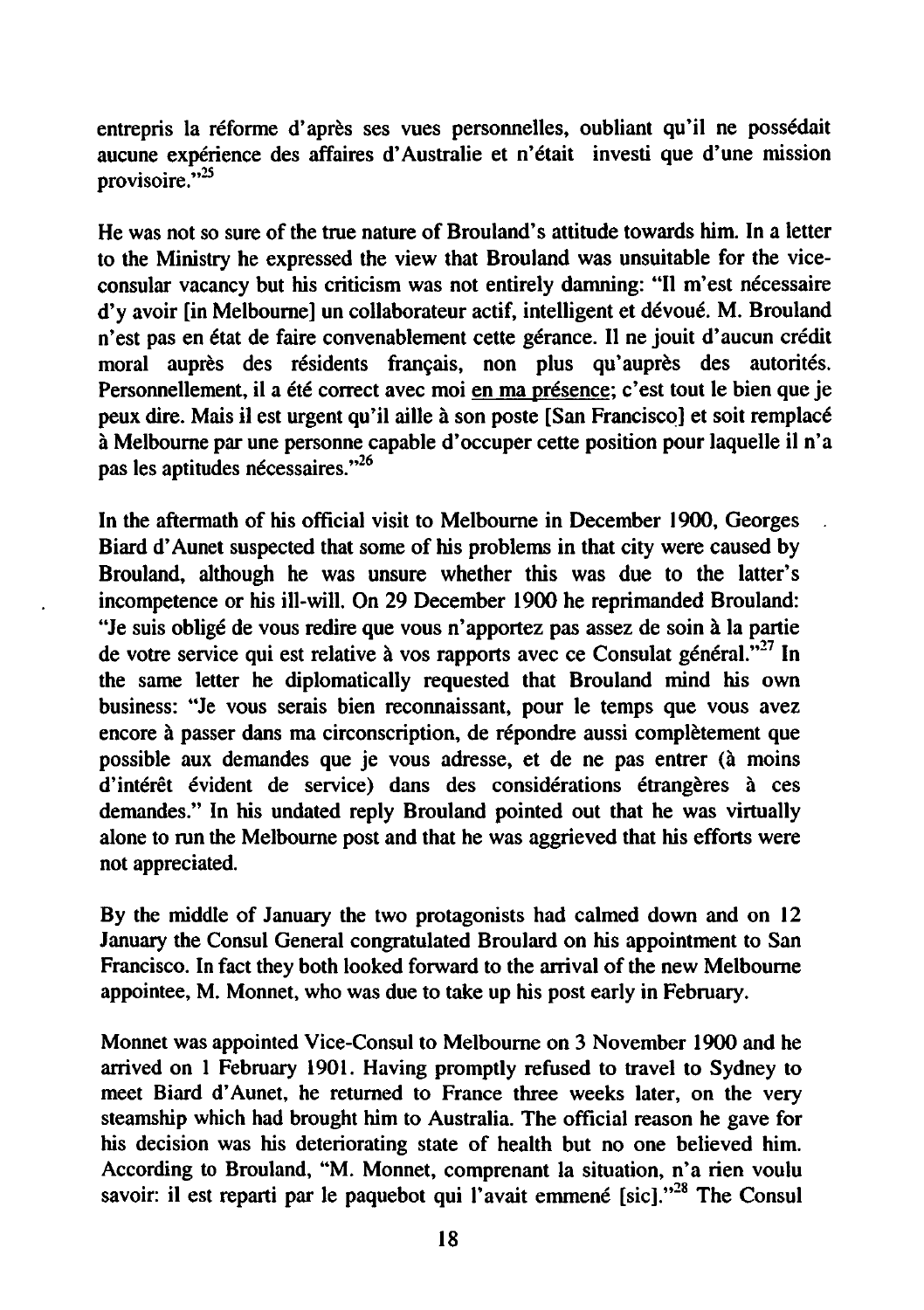General himself was of the same opinion, realising that Monnet's problem was the subordination of the Melbourne Vice-Consulate to the Consulate General in Sydney: "Il est indispensable au bien du service qu'il y ait unité de vues entre le Consulat général et ce vice Consulat. Cette unité de vues implique de la part de notre agent de Melbourne une sincère et franche acceptation des directions venant de Sydney. Cette nécessité me semble avoir échappé au jugement de M. Monnet. Peut-être n'était-elle pas compatible avec son caractère.[...] Il se peut que le motif réel de sa demande de congé ait été sa crainte, justifiée d'ailleurs, de ne pas etre independant, car le climat de Melbourne, quoique un peu brutal, est très sain.»<sup>29</sup>

An unintended consequences of Monnet's withdrawal, and one equally deplored by Biard d'Aunet and Brouland, was the necessity for the latter to remain in Melbourne for a little longer. In fact Brouland lost the San Francisco posting altogether and eventually went to Chicago instead.<sup>30</sup>

The vacancy was filled<sup>31</sup> by the return to Melbourne of Paul Maistre, at the time Vice-Consul Chancelier in Cardiff and temporarily Head of the Swansea Vice-Consulate, this latter post having once been occupied by Georges Biard  $d'$ Aunet himself. Maistre had served in Melbourne from 1886 to 1898 — he was therefore no stranger to the city or the post, and no doubt this was the reason for his appointment to what, by then, the Quai d'Orsay must have identified as difficult posting.

We have no information on the crucial question of how Biard d'Aunet and Maistre got on in their consular capacities, although there is strong evidence that they saw eye to eye on the role of the Alliance Francaise in their respective cities. Maistre used Biard d'Aunet's somewhat austere Sydney model, which focussed on pedagogical and cultural aims, to reform the overly social and English-language dominated Melbourne Alliance. Whilst Maistre enjoyed the active support of the Alliance headquarters in Paris in his efforts, the Melbourne establishment, using its London connections and London's entente cordiale with the Quai d'Orsay, eventually made him pay the successful reform of the Alliance Francaise of Victoria by his recall in 1908.12 Biard d'Aunet was no longer in Australia to support him, and in any case he himself had fallen in disfavour after his various (mainly Melbourne-related) difficulties during the period from November 1900 to April 1901.

#### **CONCLUSION**

The downgrading of the Melbourne Consulate General to Vice-Consulate would have been a difficult exercise by any standards but to undertake it with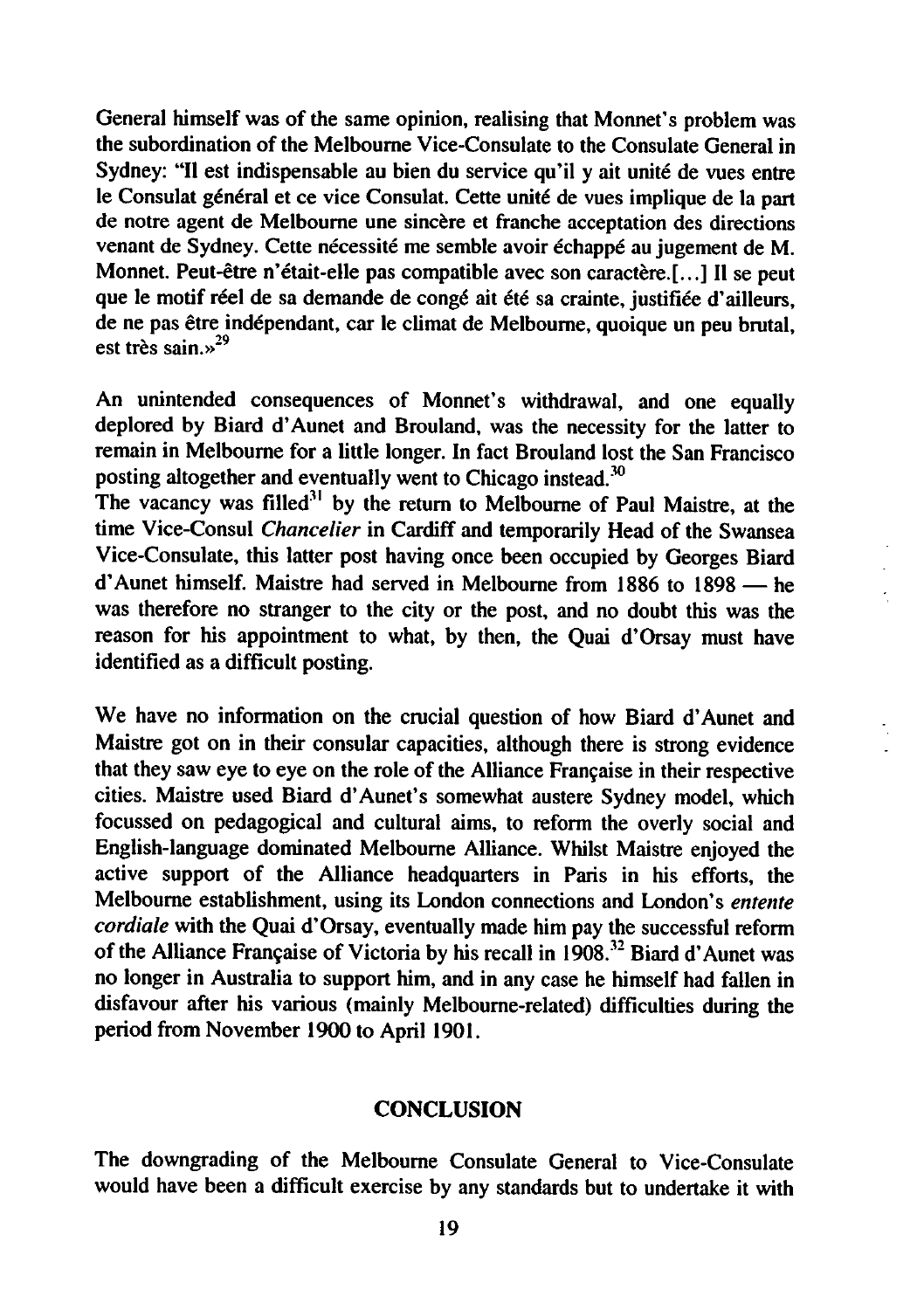the slightest chance of success it would have required a very different personality from Georges Biard d'Aunet's. Vossion and Broulard, whilst deeply unfair in their assessment of the Consul General's abilities and achievements, could see that Biard d'Aunet was not good at working with others, either as an equal or in a supervisory (or subordinate) capacity. His Sydney record clearly indicates that he was what in our contemporary parlance we would call a "control freak". In Sydney he ran both the Consulate General and the Alliance Francaise as an absolute monarch.

He also had social aspirations possibly beyond his station and a very high opinion of his professional importance and personal dignity, which did not endear him to everyone.<sup>33</sup>

There is little doubt that Georges Biard d'Aunet mishandled the downgrading of the Melbourne Consulate General. He was unaware that damage control required a larger than usual dose of patience, tact and understanding.

Was the Biard d'Aunet-inspired pre-Federation review of French consular services in Australia a mistake? Not necessarily. Consular representation had to be centralised in one or the other of the two main cities. According to the *Daily* Telegraph's London correspondent, "the man in the street here [is inclined...] to suggest that the seat of the Federal Government should be decided between Melbourne and Sydney by the spin of a coin as apparently either place would be reckoned quite suitable  $[...]$ .<sup>34</sup>

Whilst Vossion, always ready to contradict Biard d'Aunet, thought that "c'est à Melbourne et à Melbourne seul, que va battre, pendant peut-être dix ans, le cœur politique et social de l'Australie",<sup>35</sup> by 1908 five of the world's main powers were represented in Australia by a Consulate General in Sydney. They were the Austro-Hungarian Empire, France, Germany, Japan and the United States.<sup>36</sup> This trend can only be seen as a vindication of the course chosen by Biard d'Aunet, despite the part self-interest played in his motivation.

#### BIBLIOGRAPHICAL NOTE

On Georges Biard d'Aunet, see Wallace Kirsop, "Some Notes on Georges Biard d'Aunet (1844-1934)", Explorations 19 (1995) [issued in December 1997], pp. 31-36; Colin Nettelbeck, "Looking ahead: an 1898 French view of Australian Federation", Explorations 19 (1995) [issued in December 1997], pp. 3-30; Ivan Barko, "The French Presence in Sydney and the Establishment of the French Chamber of Commerce", Journal of the Royal Australian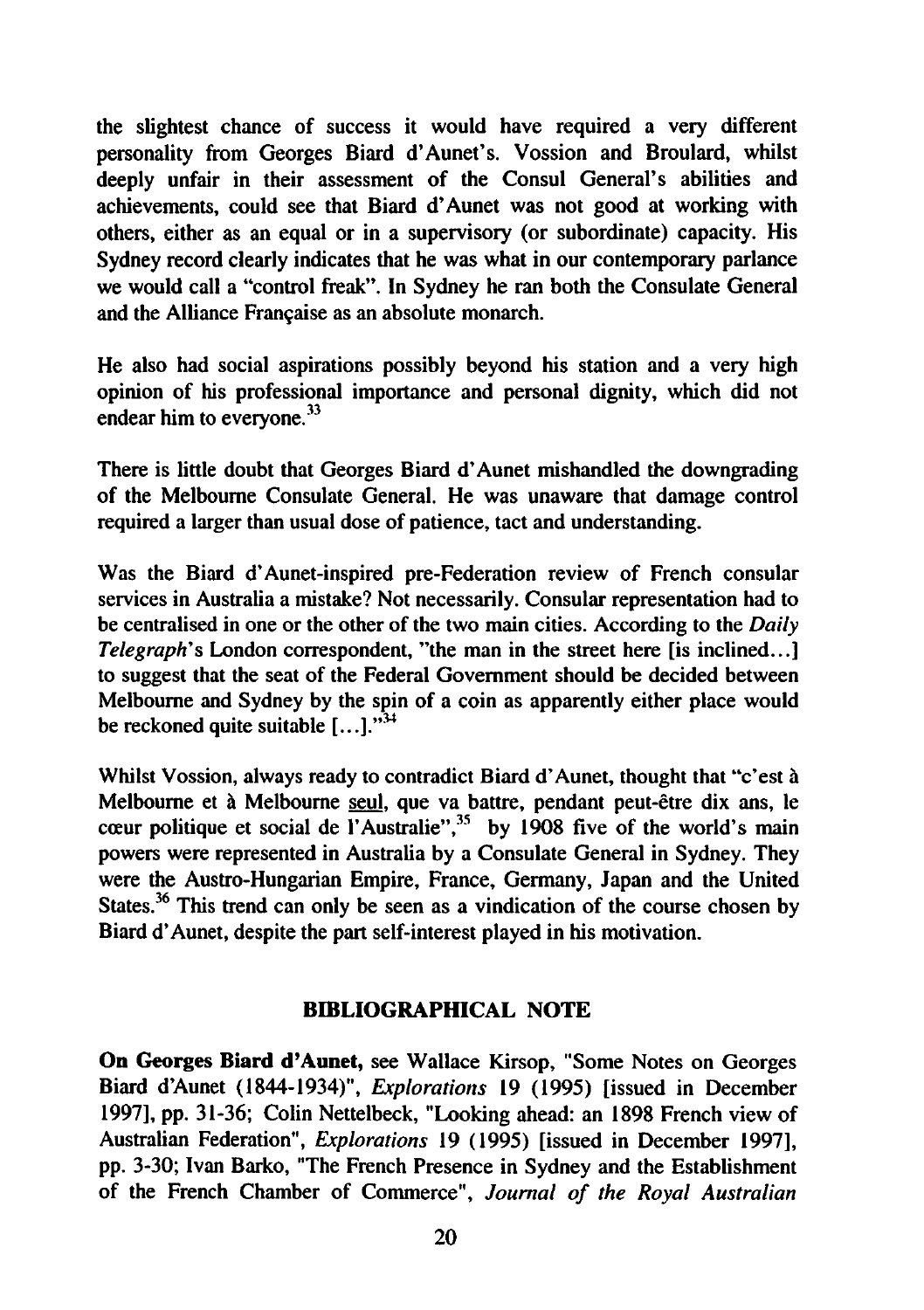Historical Society, vol. 85, June 1999, pp.47-64; Ivan Barko, "The Foundation and Early History of the Alliance frangaise of Sydney", Explorations, 26 (1999), pp. 3-42; Ivan Barko, "The Courrier australien and French-Australian relations during the Biard d'Aunet years (1892-1905)", in The Culture of the Book: Essays from Two Hemispheres in Honour of Wallace Kirsop, Melbourne, 1999, pp. 430-445; Wallace Kirsop, "Mme Juliette Henry writes to Felix Faure", Explorations 21 (1996) [issued February 2000], pp. 31-36 and Ivan Barko, "The Cobar Incident "Journal of the Royal Australian Historical Society (forthcoming).

On Paul Maistre, see C.B. Thornton-Smith, "Paul Maistre, Vice-Consul and later Consul for France in Victoria. 1886-1898, 1901-1908", Explorations 17, December 1994 [issued October 1997], pp. 3-47.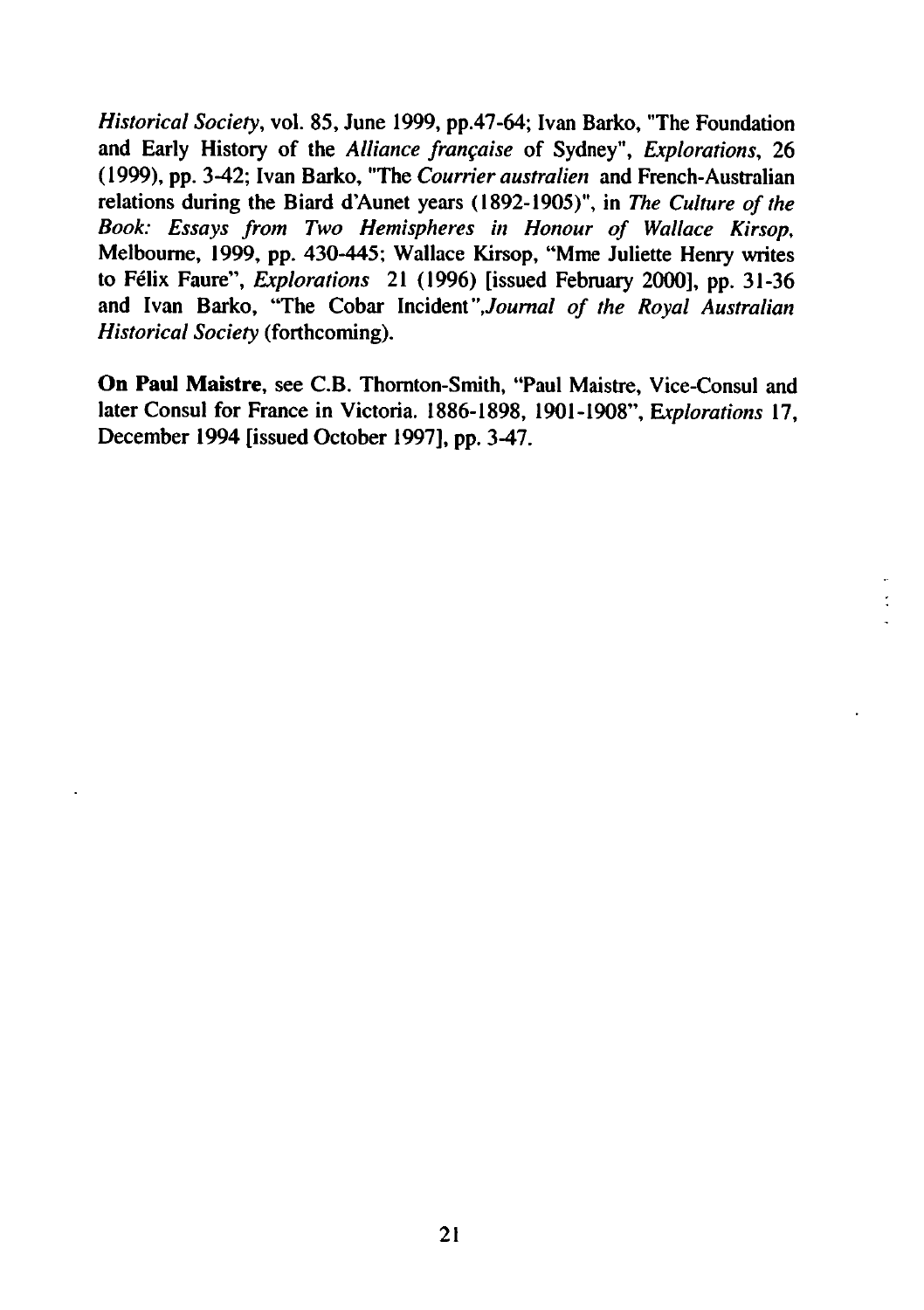#### **NOTES**

<sup>4</sup> "Note relative au Consulat général de France à Sydney", in Personnel file.

<sup>5</sup> Annual staff review, 12 February 1896, in Personnel file.

 $6$  Annual staff review, 5 March 1898, in Personnel file.

 $<sup>7</sup>$  See Nettelbeck (1995), p. 7.)</sup>

Annuaire diplomatique et consulaire, 1902.

<sup>9</sup> Letter to Léon Dejardin, 16 May 1901. (In Personnel file.)

10 Ibid.

 $^{\text{II}}$  Ibid.

 $12$  The Consul General's patronymic was Biard. After his mother died, he applied to be allowed to add her maiden name, d'Aunet, to his father's. Although permission was refused, he consistently used the "Biard d'Aunet" style from then on. For many years the French Ministry of Foreign Affairs tolerated this practice but in its own publications always referred to him as "Georges Biard".

<sup>13</sup> See his letter of 10 November 1900, in Personnel file.

<sup>14</sup> Dated 30 November 1900. (In Personnel file.)

<sup>15</sup> He left for Melbourne by train on Friday 30 November and returned to Sydney on Thursday 6 December. The Consul General was hoping to stay at the Melbourne Club where accommodation was to be arranged for him by the Manager of the French Bank, Charles Shard, but we have no confirmation as to whether this took place.

<sup>16</sup> Letter of 3 March 1901. See C.B. Thornton-Smith, "Paul Maistre, Vice-Consul and later Consul for France in Victoria. 1886-1898, 1901-1908.", Explorations, no 17, December 1994 [issued October 1997], pp. 3-47.

 $17$  It would have been the precursor of the modern Federation of Alliances Francaises in Australia.

<sup>18</sup> The last Governor of the Colony of New South Wales, with whom Biard d'Aunet had countless disagreements.

<sup>19</sup> Letter of 17 December 1900. (See the Consul General's Personnel file, Ministry of Foreign Affairs.)

<sup>&</sup>lt;sup>1</sup> See letter of G. Biard d'Aunet to the Minister of Foreign Affairs on 26 February 1895: "le poste que j'occupe ne dépend que nominalement de notre ambassade à Londres et n'a jamais eu de correspondance avec elle". (In G. Biard d'Aunet's Personnel file in the Archives of the Ministry of Foreign Affairs, Quai d'Orsay, Paris, henceforth "Personnel file".)

<sup>&</sup>lt;sup>2</sup> See Colin Nettelbeck, "Looking ahead: an 1898 French view of Australian Federation", Explorations 19 (1995) [issued in December 1997], pp. 3-30.

<sup>&</sup>lt;sup>3</sup> "Note sur la réorganisation de notre représentation consulaire en Australie", 19 July 1900, in Personnel file.